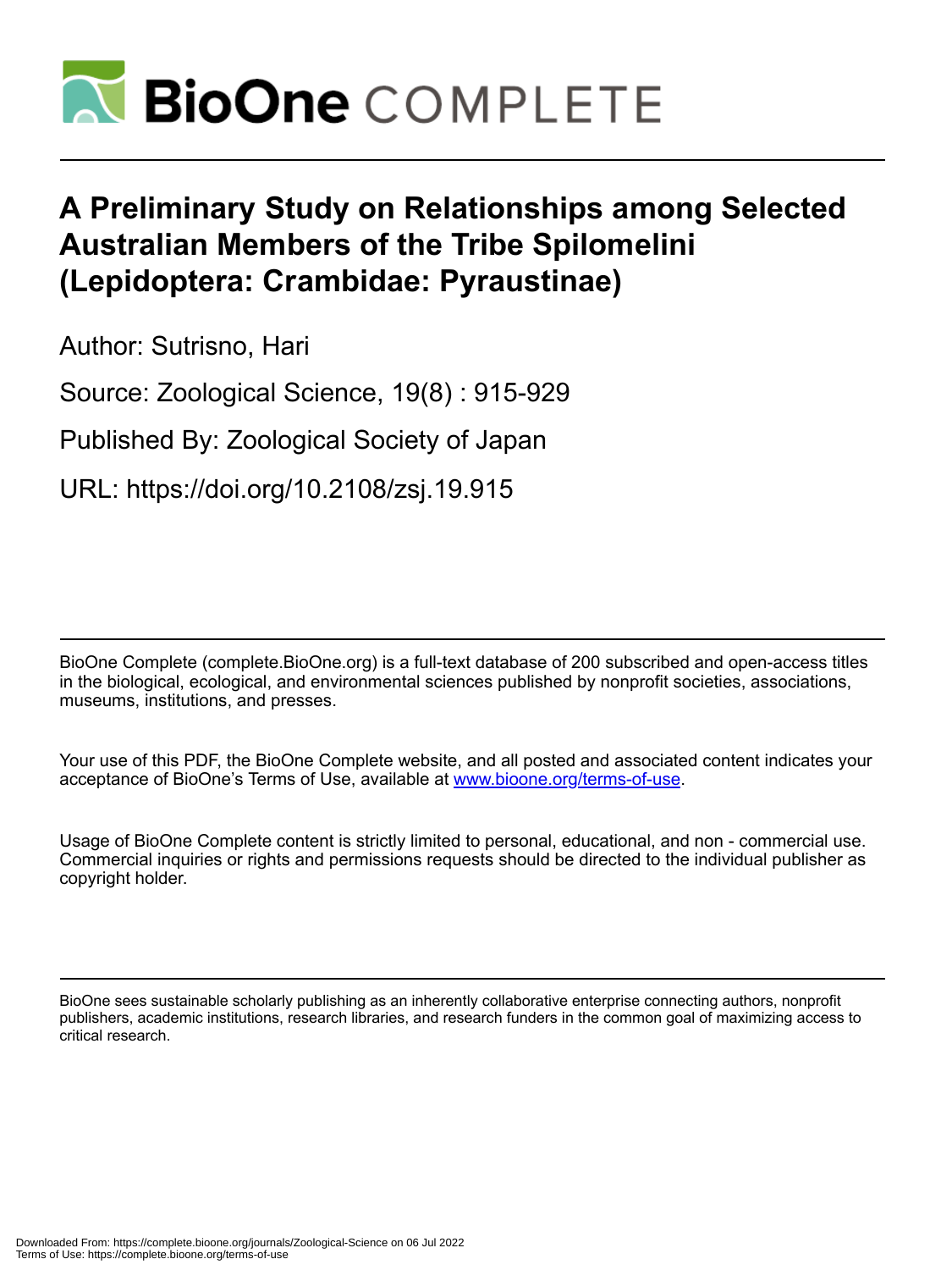## **A Preliminary Study on Relationships among Selected Australian Members of the Tribe Spilomelini (Lepidoptera: Crambidae: Pyraustinae)**

Hari Sutrisno\*†

*Museum Zoologicum Bogoriense, Cibinong, PO. Box 25, Bogor, Indonesia*

**ABSTRACT**—A preliminary study was conducted on phylogenetic relationships among some selected genera of the Australian Spilomelini, focusing on relationships among the Australian *Glyphodes* group (*Glyphodes* Guenée, 1854, *Dysallacta* Lederer, 1863, *Talanga* Moore, 1885 and *Agrioglypta* Meyrick, 1932) and the 17 genera which are morphologically similar to it. Representatives of three genera of the Pyarustini were used as outgroups. Cladistic analysis of morphological data from the adult moths produced 10 equally MP trees (length = 221, CI=0.294, and RI=0.608). The clade formed by the 21 selected genera of the Australian Spilomelini had low bootstrap support even though a good apomorphy supported the monophyly of this group, namely, a strong, bilobed praecinctorium of abdominal tympanal organs. The analysis showed that the *Glyphodes* group is not monophyletic because the genus *Chrysothyridia* Snellen appears within it in the 10 MP trees. The concept of the *Glyphodes* group should be expanded to include *Chrysothyridia* and also the *Synclera* Zeller and *Didymostoma* (Walker) since the *Synclera* + *Didymostoma* clade, as the hypothesised sister group of the *Glyphodes* group, is not sufficiently supported as a separate monophyletic group. The analysis also showed that genus *Glyphodes* is not a monophyletic group, while *Metallarcha* Meyrick is a monophyletic group.

**Key words**: apomorphies, *Glyphodes* group, monophyly, parsimonious trees, phylogeny

#### **INTRODUCTION**

The Spilomelini was erected by Guenée(1854) as the family Spilomelidae, based on the type genus *Spilomela* Guenée. Munroe (1976) treated the group at tribal level and put it under the subfamily Pyraustinae. This concept was followed by Common (1990), Scoble (1992), Shaffer *et al.* (1996) and Munroe & Solis (1999).

As for most other crambid genera, the genera of the Australian Spilomelini are poorly defined and the relationships among them have never been examined. The current classification of the Australian Spilomelini is based on external similarity only, which has proved to be taxonomically unreliable for crambids in comparison to genitalic structures, and the monophyly of each genus of the Spilomelini needs to be examined phylogenetically.

The Spilomelini is a large tribe, with more than half of the species of pyraustines belonging to it. In Australia, there are about 360 species represented in about 125 genera

 $\overline{\phantom{1}}$  Corresponding author: Tel. +81-11-706-2251; FAX. +81-11-706-4864.

E-mail: hari@ees.hokudai.ac.jp

(Shaffer *et al.* 1996). Therefore, only some genera of the Spilomelini were chosen and included in this study.

The aim of this preliminary study was to reconstruct the phylogenetic relationships among some selected genera of the Australian Spilomelini with focus on the relationships among 17 genera which are similar morphologically to the Australian *Glyphodes* group. The four genera, *Glyphodes*, *Talanga*, *Dysallacta* and *Agrioglypta* were defined as the *Glyphodes* group by Hampson (1896) based on external features such as palpi upturned, the 2nd segment broadly scaled in front, the 3rd segment porrect, maxillary palpi triangularly dilated with scales, antennae of male near simple, tibia with the outer spurs less than half the length of inner, and male with the anal tuft large. A cladistic study was undertaken using morphological characters of the adult moths, including many features from the male and female genitalia.

#### **MATERIALS AND METHODS**

#### **Materials**

Most specimens used in this study belong to the Australian National Insect Collection (ANIC), CSIRO Entomology, Canberra, or were borrowed from the National History Museum, London

<sup>†</sup> Present address: Graduate School of Environmental Earth Science, Hokkaido University, Sapporo 060-0810, Japan.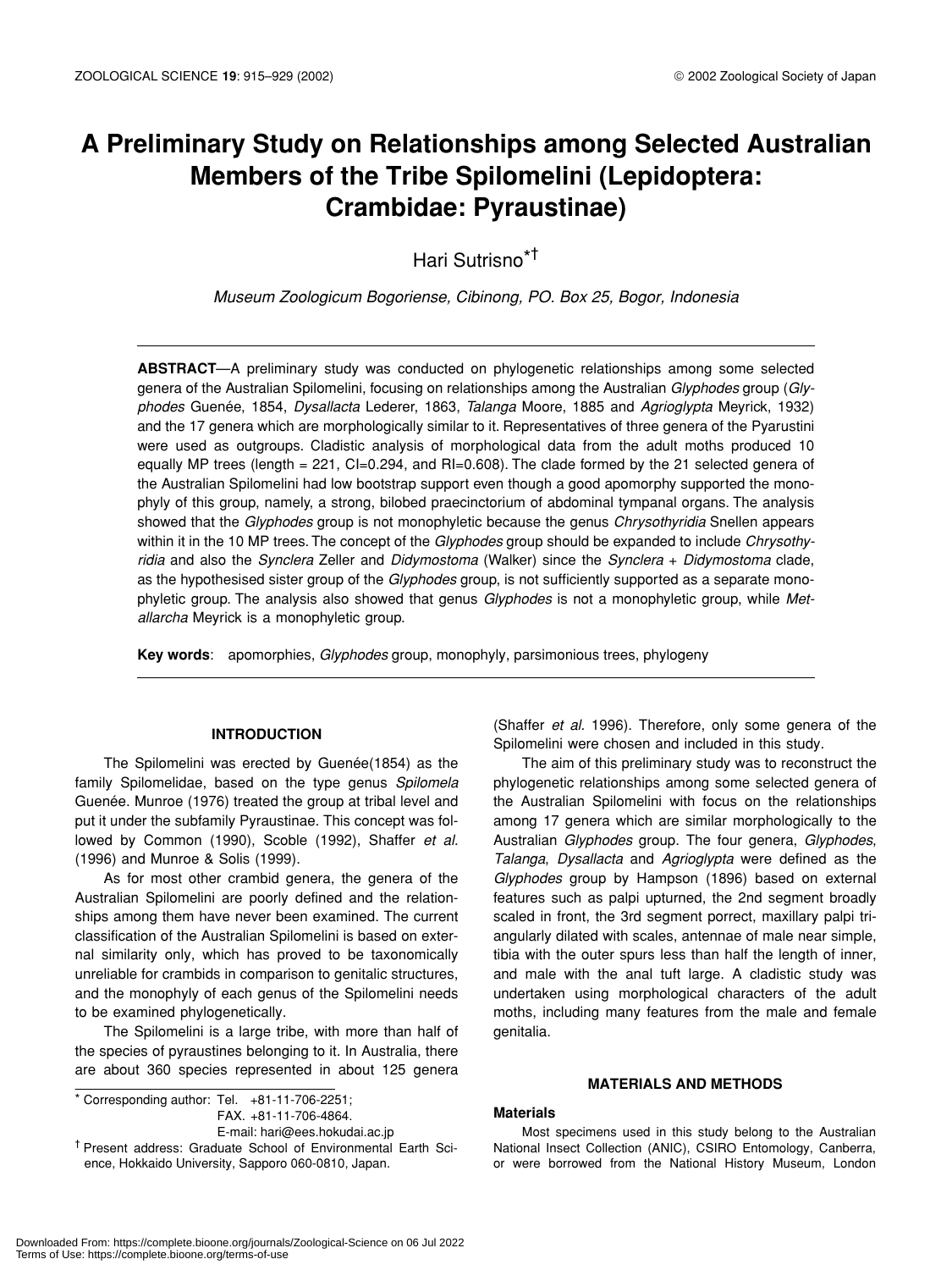(BMNH). Both the outgroup and ingroup taxa included in the analysis are listed in Appendix 1.

#### **Preparation of slide-mounts**

Head structure preparation was made of each species used in the analysis. The labial palpi, the maxillary palpi and the antennae were dissected and mounted into euparal. The wing preparation was made following Common (1990) whereas the genitalic preparation following Robinson and (1976) and Maes (1985).

#### **Morphological terms**

The morphological terms used for adult features are as given in Zimmerman (1958), Munroe (1976), and Maes (1995). Definitions of certain terms which have been modified are given below:

The terms "strongly sclerotized" and "weakly sclerotized" refer to degree of sclerotization of various structures. A strongly sclerotized structure is darkened and totally opaque, and weakly sclerotized one is yellow brown, readily visible but translucent.

fr

#### **Choice of Outgroup**

A

B

The most appropriate outgroup taxa for this analysis were gen-

era from the sister group of the Spilomelini, which is the Pyraustini (Common, 1990; Munroe, 1976). *Pyrausta testalis* (Fabricius) was chosen as the prime outgroup (= *Pyrausta* 1), and *P. panopealis* (Walker) (=*Pyrausta* 2), *Isocentris filalis* Guenée and *Hyalobathra archeleuca* Meyrick were used as the comparison outgroups.

#### **Choice of Ingroup**

 $\overline{C}$ 

slfr

In this study, the ingroup taxa was chosen for those genera which share certain morphological characters with the *Glyphodes* group (Hampson 1896), such as shape of head, structures of maxillary and labial palpi, wing venation and abdomen features. I assumed that they were closely-related genera even though this criteria was assessed only based on an external examination which does not guarantee a close relationship. All the selected taxa are the type species of the genus concerned, unless otherwise stated.

In this analysis, I used three species of *Glyphodes* to represent the range of variation of the genus. The selected species were *G. stolalis* Guenée (the type species of the genus, referred to as *Glyphodes* 1), *G. bicolor* (Swainson) (referred to as *Glyphodes* 2) and *G. bivitralis* Guenée (referred to as *Glyphodes* 3). I used two species to represent *Metallarcha* because it is a large genus for



**Fig. 2.** Wing venation of male: A. Forewing of *Aboetheta pteridonoma*; B. Hindwing of *A. pteridonoma*; C. Forewing of *Pyrausta panopealis*; D. Forewing of *Tatobotys janapalis*; E. Forewing of *Niphograpta albiguttalis*. slfr.-strap-like frenulum hook; fr.-frenulum.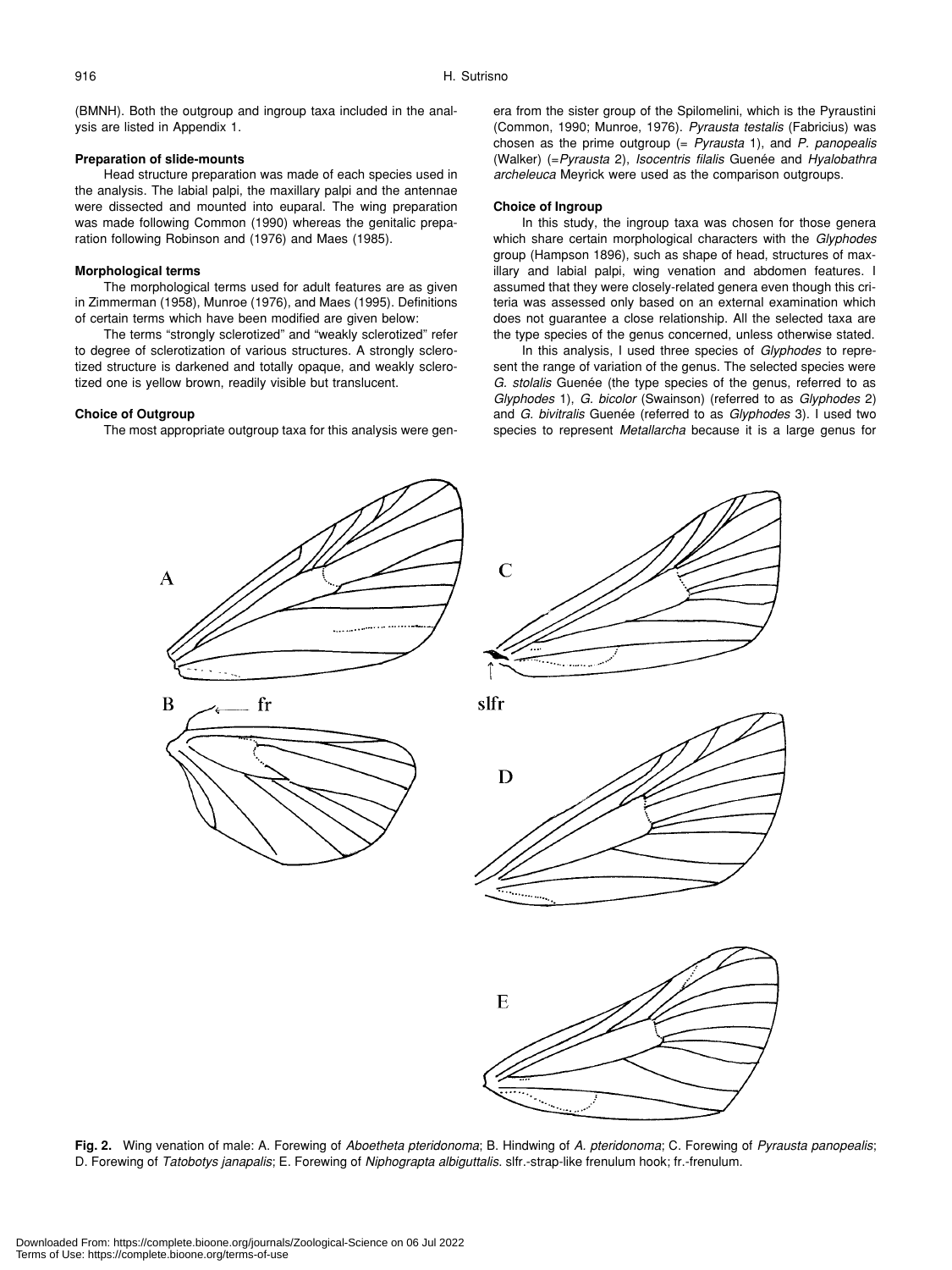which the current classification is based on external characters only (Shaffer *et al.,* 1996). *Metallarcha* was represented by *M. eurychrysa* Meyrick (the type species of the genus, referred to as *Metallarcha* 1) and *M. diplochrysa* Meyrick (referred to as *Metallarcha* 2) in the subsequent analysis. All other genera were represented by just their type species.

#### **Characters used**

A total of 42 characters from the head, thorax, abdomen and genitalia structure were chosen. All characters were treated as

ordered (Wagner Parsimony) with the exception of character 16 which was treated as unordered. The data matrix for morphological characters used in the analysis is presented in Appendix 2. *Head structure*:

- 1. Shape of frons of head: (0) rounded; (1) flat. The character state of rounded is plesiomorphic condition.
- 2. Antennal ciliation on male: (0) normal; (1) reduced. The character state of normal (0) is plesiomorphic condition.
- 3. Antennal ciliation of male and female: (0) of equal length; (1) of different length. The character state of equal length is ple-



**Fig. 3.** Praecinctorium of tympanum: A. *Glyphodes bivitralis*; B. *Pyrausta panopealis*. prae.-praecinctorium.



**Fig. 4.** T 8 of male: A. *Pyrausta testalis*; B. *Talanga sexpunctalis*, C. *Glyphodes stolalis*.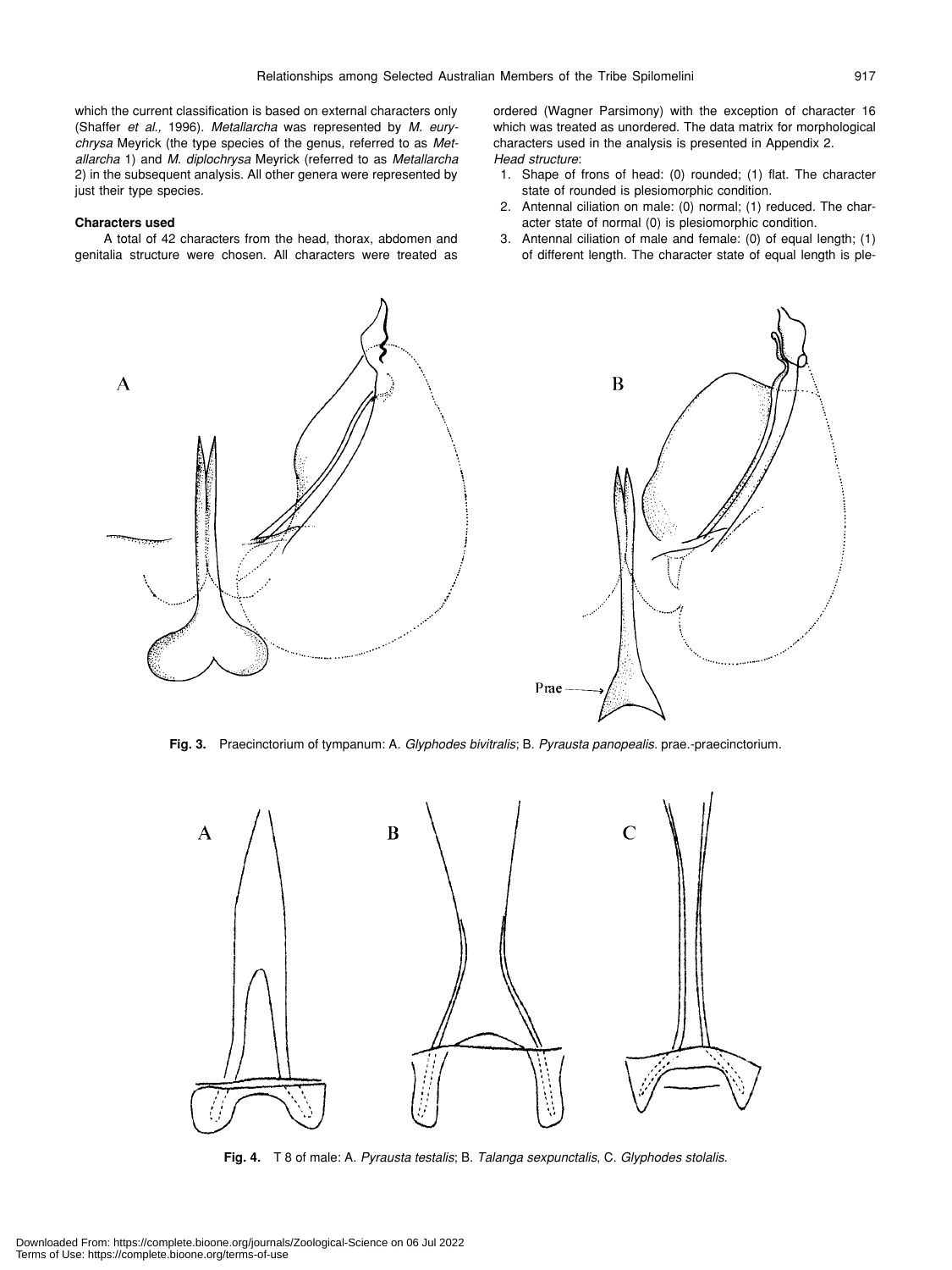











 $\mathbf H$ 

 $\overline{\mathrm{F}}$ 



**Fig. 5.** A–D, Aedeagi and E–H Vinculum of male genitalia: A. *Glyphodes stolalis*; B. *Diasemiopsis ramburialis*; C. *Diplopseustis perieresalis*; D. *Tatabotys janapalis*; E. *Aboetheta pteridonoma*; F. *Hyalobathra archeleuca*; G. *Glyphodes stolalis*; H. *Hymenia perspectalis*. cr.-cornuti; coe.-coecum; vnc.-vinculum.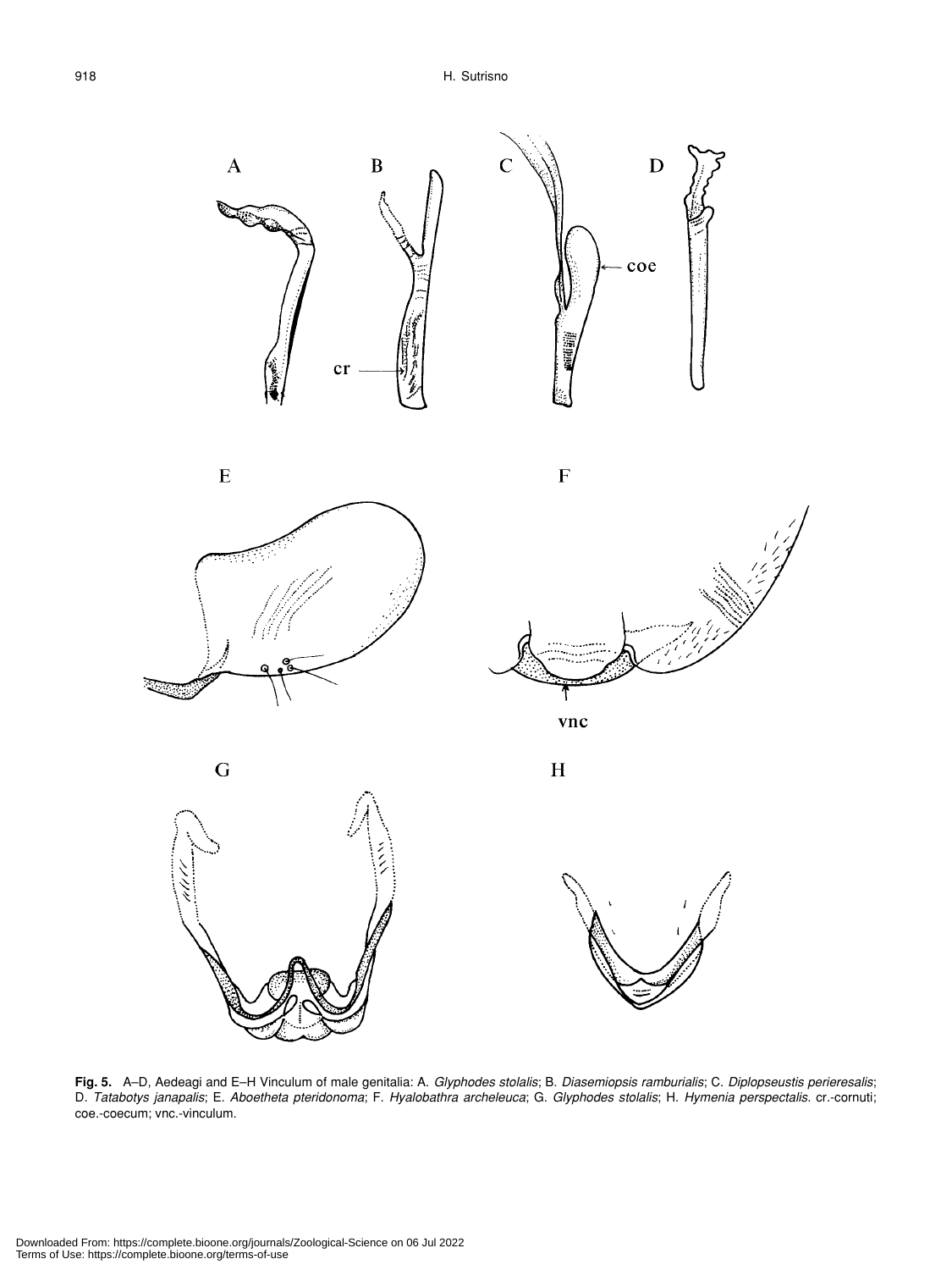siomorphic condition.

- 4. Labial palpus: (0) ascending or upturned; (1) forward directed. I assumed that the character state of ascending or upturned is plesiomorphy.
- 5. Third segment of labial palpus: (0) ovate or rounded; (1) cylindrical or elongate. I assumed that the character state of ovate or rounded (0) is plesiomorphy.
- 6. Length of second segment of labial palpus: (0) very long, more than 2x length of first segment; (1) short, longer than length of first segment but less than 2x length of first segment; (2) very short, less than length of first segment. I assumed that the character state of very long more than length of first segment (0) is plesiomorphy.
- 7. Length of last segment of maxillary palpus: (0) longer than length of 3rd segment; (1) as long as or shorter than length of 3rd segment. The character state of longer than length of 3rd segment is plesiomorphic condition.

*Thorax*:

- 8: Base of costa of forewing of male: (0) a strap-like frenulum hook present (Fig. 2.C); (1) a strap-like frenulum hook absent. This structure is very difficult to observe on the specimens and very often is lost during slide preparation. The best way to observe it is by removing the scales at the base of the costa with a fine brush. I assumed that the character state of a straplike frenulum hook absent (1) is apomorphy for Spilomelini.
- 9. Frenulum of female: (0) >2 bristles; (1) only 1 bristle. I assumed that the character state of >2 bristles (0) is plesiomorphy.
- 10. Veins 1A+2A of forewing of male: (0) forming a loop (Figs. 2.C, 2.E); (1) not forming a loop (Figs. 2.A, 2.D); If vein 1A+2A are very slightly stained but form a loop, even if is not complete, they were scored as state 1. I assumed that the character state of not forming a loop (1) is apomorphy for Spilomelini.
- 11. Wing venation of forewing of male: (0) R 2 distinctly separate



**Fig. 6.** Uncus and tegument of male genitalia: A. *Hyalobathra archeleuca*; B. *Glyphodes stolalis*; C. *G. bivitralis*; D. *Hymenoptychis sordida*; E. *Synclera traducalis*; F. *Sameodes cancelalis*. trs.-transtilla; tgm.-tegumen; unc.-uncus.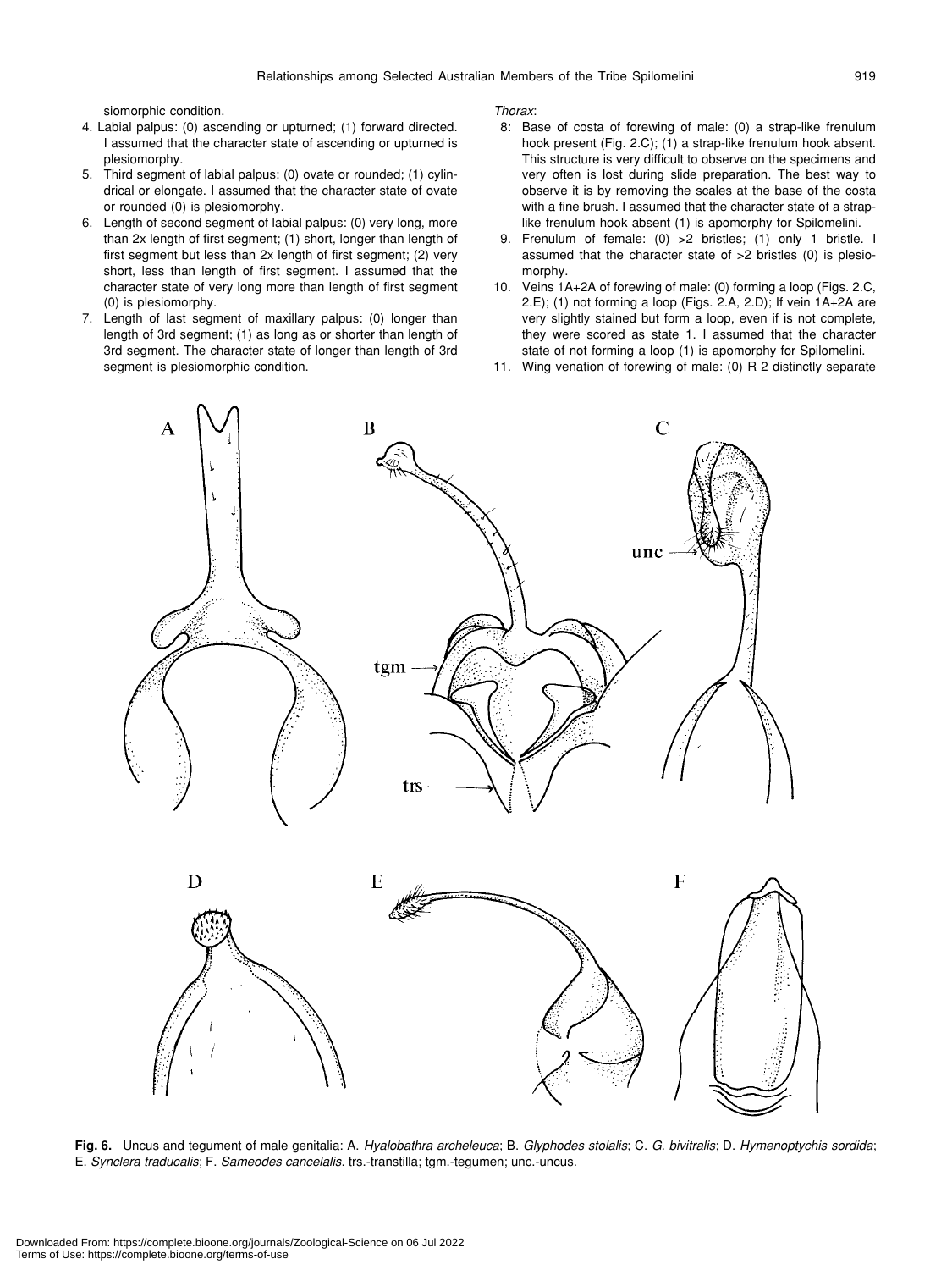from R 3+R 4 (Fig. 2.D); (1) R 2 close at basal of with R  $3+R$ 4 (Fig. 2C); (2) R 2 fused to middle of R 3+R 4 (Fig. 2.D). The characters state of R 2 distinctly separate from R 3+R 4 is plesiomorphy.

- 12. Base of R 5 of male's forewing: (0) from discal cell (Figs. 2.C, 2.D); (1) stalked with R 3+R 4 (Fig. 2.A). The character state from discal cell (0) is plesiomorphic condition.
- 13. Wing pattern of forewing on both sex: (0) median band normal, narrow; (1) median band wide; (2) median band absent, transparent dots present; (3) no median band, no transparent dots but other patterns. I assumed that the character state of median band normal, narrow (0) is plesiomorphic condition. *Abdomen*:
- 14. Praecinctorium of tympanum: (0) weakly bilobed (Fig. 3.B); (1) strongly bilobed (Fig. 3.A). The character state of strongly

bilobed (1) is apomorphic condition for Spilomelini.

- 15. Hair pencil of S8: (0) absent; (1) present. The character state of present (1) is apomorphic condition.
- 16. T8 sclerite (inverted): (0) not forming inverted Y-shaped sclerite (Fig. 4.A); (1) roughly inverted Y-shaped sclerite, lateral margin parallel only in posterior 1/3 (Fig. 4.B); (2) clearly inverted Y-shaped sclerite and parallel in posterior 2/3 (Fig. 4.C). This character was treated as unordered.
- 17. Shape of 8th abdominal segment in male: (0) abdomen normal; (1) very long. The character state of abdomen normal (0) is plesiomorphic condition.
- 18. Scaling of 8th abdominal segment in male: (0) dense bundle of scales present; (1) without dense bundle of scales. The character state of dense bundle of scales present is plesiomorphy.



**Fig. 7.** Valvae of male genitalia (ventral view): A. *Myrmidonistis hoplora*; B. *Sameodes cancellalis*; C. *Pyrausta panopealis*; D. *Glyphodes bivitralis*; E. *Hymenoptychis sordida*. cst.-costa; edt.-editum; fbl.-fibula.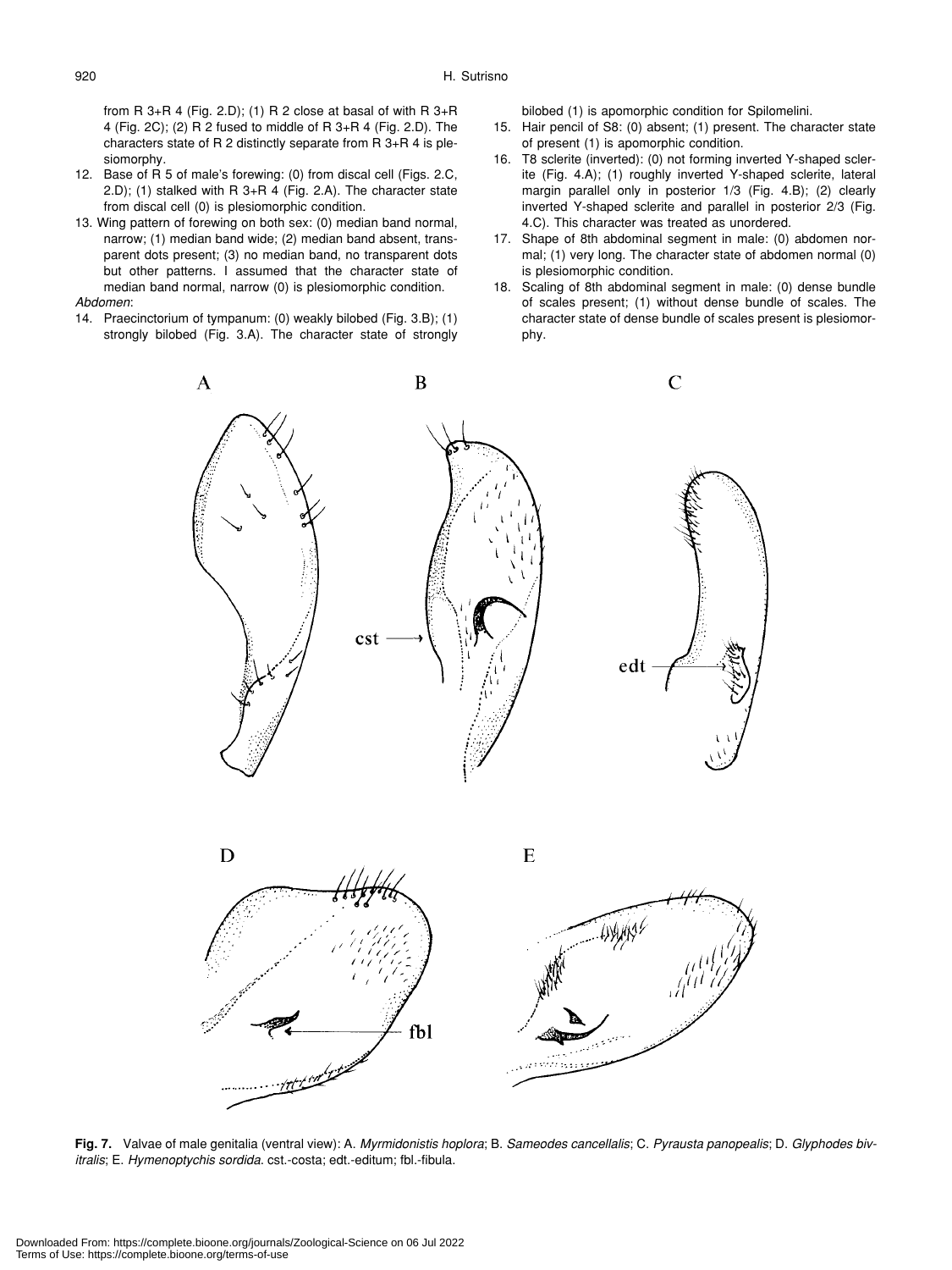

**Fig. 8.** Male genitalia: valvae and aedagi: A, B. *Glyphodes bivitralis*; C, D.*G. stolalis*; E, F. *Talanga sexpunctalis*. crm.-coremata; fbl.-fibula; trs.-transtila; unc.-uncus; vnc.-vinculum.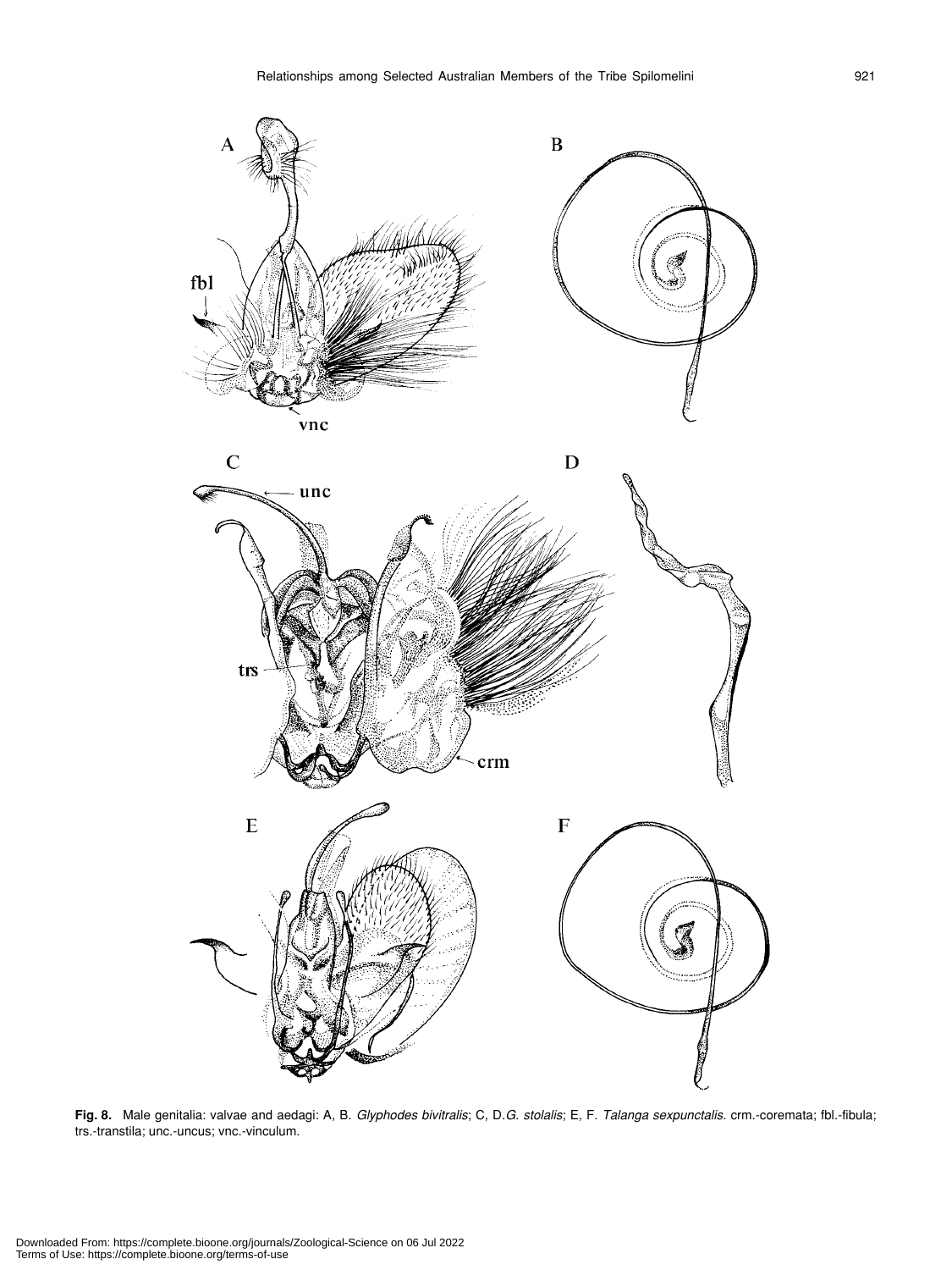#### *Male genitalia*:

- 19. Length of aedeagus: (0) short, less than length of abdomen (Figs. 5.A-5.D); (1) very long, narrow, more than length of abdomen (Figs. 8.B, 8.F). The character state of very long, narrow, more than length of abdomen is apomorphic condition.
- 20. Cornuti: (0) present (Fig. 5.B); (1) absent. The character state of cornuti present (0) is plesiomorphic condition.
- 21. Coecum of aedeagus: (0) absent; (1) short (Fig. 5.A); (2) long (Fig. 5.B); (3) modified (Fig. 5.C). The character state of

absent (0) is plesiomorphic condition.

- 22. Sclerotization ventrally along aedeagus: (0) absent; (1) present (Fig. 5.A). The character state of absent (0) is plesiomorphic condition.
- 23. Uncus: (0) present with a long "neck" (Figs. 6.A, 6.B); (1) present with a short "neck" (Fig. 6. D); (2) reduced (Fig. 6.F). The character state of present with long "neck" (0) is plesiomorphic condition.
- 24. Apex of uncus: (0) with strong, short spines (Fig. 6.D); (1) with



**Fig. 9.** Corpus bursae: A. *Hyalobathra archeleuca*; B. *Talanga sexpunctalis*; C. *Spoladea recurvalis*; D. *Otiophora leucura*; E. *Metallarcha eurychrysa.* ac.br.-accessory bursae; ant.-antrum; db.-ductus bursae; sg.-signum.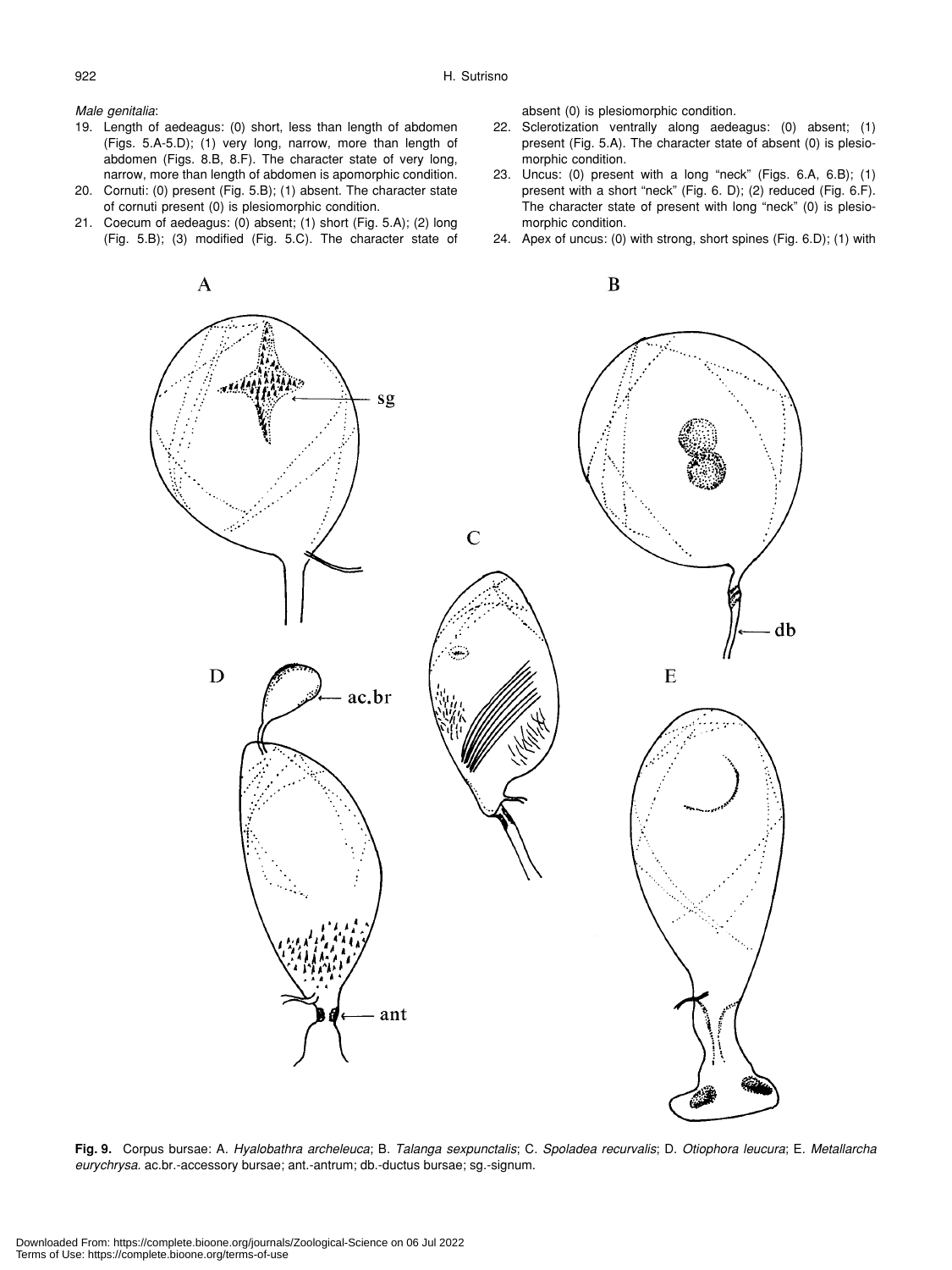hair (Fig. 6.B); (2) without spines or hair (Fig. 6.A). The character state of with strong, short spines (0) is plesiomorphic condition.

- 25. Base of uncus: (0) united to tegument (Figs. 6.D, 6.E); (1) split from tegument (Fig. 6.A–6.C); For taxa without uncus this character was scored as ? (inapplicable). The character state of split from tegumen (0) is plesiomorphic condition.
- 26. Sclerotization of base of tuba analis: (0) present, normal sclerotized (Fig. 6.B); (1) absent; (0) present, weakly sclerotized. The character state of present, normal sclerotized (0) is plesiomorphic condition.
- 27. Sclerotization of transtilla: (0) normal, sclerotized; (1) strongly sclerotized (Fig. 6.B); (2) not sclerotized. The character state of normal sclerotized (0) is plesiomorphic condition.
- 28. Costa: (0) inflated (Fig. 7.B); (1) not inflated. The character state inflated (0) is plesiomorphic condition.
- 29. Valva: (0) no fibula but editum or sella present (Fig. 7.C); (1) fibula present, normal (Figs. 7.D); (2) fibula with tip recurved (Fig. 7.B); (3) more than 1 fibula present (Fig. 7.E); (4) without any processes (Fig. 7.A). The character state of no fibula but editum or sella present is plesiomorphy.
- 30. Valva: (0) without any sclerotization along middle (Figs. 7.A-7.C); (1) with sclerotization along middle (Fig. 7.D). The character state of without any sclerotization along middle (0) is plesiomorphic condition.
- 31. Ventral angle of vinculum: (0) simple, strongly curved, ovate, triangular, ventrally not expanded (Fig. 5.A); (1) ventral portion of vinculum not expanded, hardly curved (Fig. 5.F); (2) ventral angle with keel-shaped sclerotized extension (Fig. 5.H); (3) ventral angle with sclerotized extension not keel-shaped but invaginated (Fig. 5.G). The character state of simple, strongly curved, ovate, triangular, ventrally not expanded (0) is plesiomorphic condition.
- 32. Base of coremata: (0) absent; (1) present but simple; (2) complex structures without extension (Fig. 8.C); (3) complex structure with a lamellate extension (Fig. 8.E). The character state of absent (0) is plesiomorphic condition.
- 33. Shape of coremata scales: (0) long, hair-like smooth (Fig. 8.A); (1) long, large, paddle-shaped scales; (2) long, hair-like with sculptured surface (Fig. 8.C); (3) strong widened, lamellate scales (Fig. 8.E). For taxa without base of coremata this character was scored as ? (inapplicable). The character state of long, hair-like smooth (0) is plesiomorphic condition.

*Female genitalia*:

- 34. Corpus bursae: (0) with a smooth membranous wall (Figs. 9.A, 9.B); (1) with spines or sclerotization on wall (Figs. 9.C, 9.D). The charter state of with a smooth membranous wall (0) is plesiomorphic condition.
- 35. Signum: (0) present, only one, rhomboidal-shaped (Fig. 9.A); (1) present, only one, not rhomboidal-shaped (Fig. 9.E); (2) present, a pair (Fig. 9.B); (3) absent. The bipartite signum of *G. bicolor* was treated as state 2. The character state of present one, romboidal-shaped (0) is plesiomorphic condition.
- 36. Length of ductus bursae: (0) very short, antrum attached directly to corpus bursae (Fig. 9.D); (1) long, antrum separated from corpus bursae by distinct ductus bursae (10.A–10.C). The character state very short, antrum attached directly to corpus bursae (0) is plesiomorphic condition.
- 37. Accessory bursae: (0) absent; (1) present (Fig. 9.D). The character state of accessory bursae absent (0) is plesiomorpic condition.
- 38. Ductus seminalis: (0) originating from corpus bursae (Figs. A, 9.C, 9.D); (1) originating from ductus bursae (Figs. 10.A-10.D). The character state of originating from corpus bursae (0) is plesiomorphic condition.
- 39. Antrum: (0) absent; (1) reduce to weakly sclerotized; (2) well-



**Fig. 10.** Female genitalia: A. *Glyphodes bicolor*; B. *Glyphodes stolalis*; C *Agrioglypta excelsalis*; D. *Talanga sexpunctalis.* lm.pv.-lamella post vaginalis; ap.-apophysis.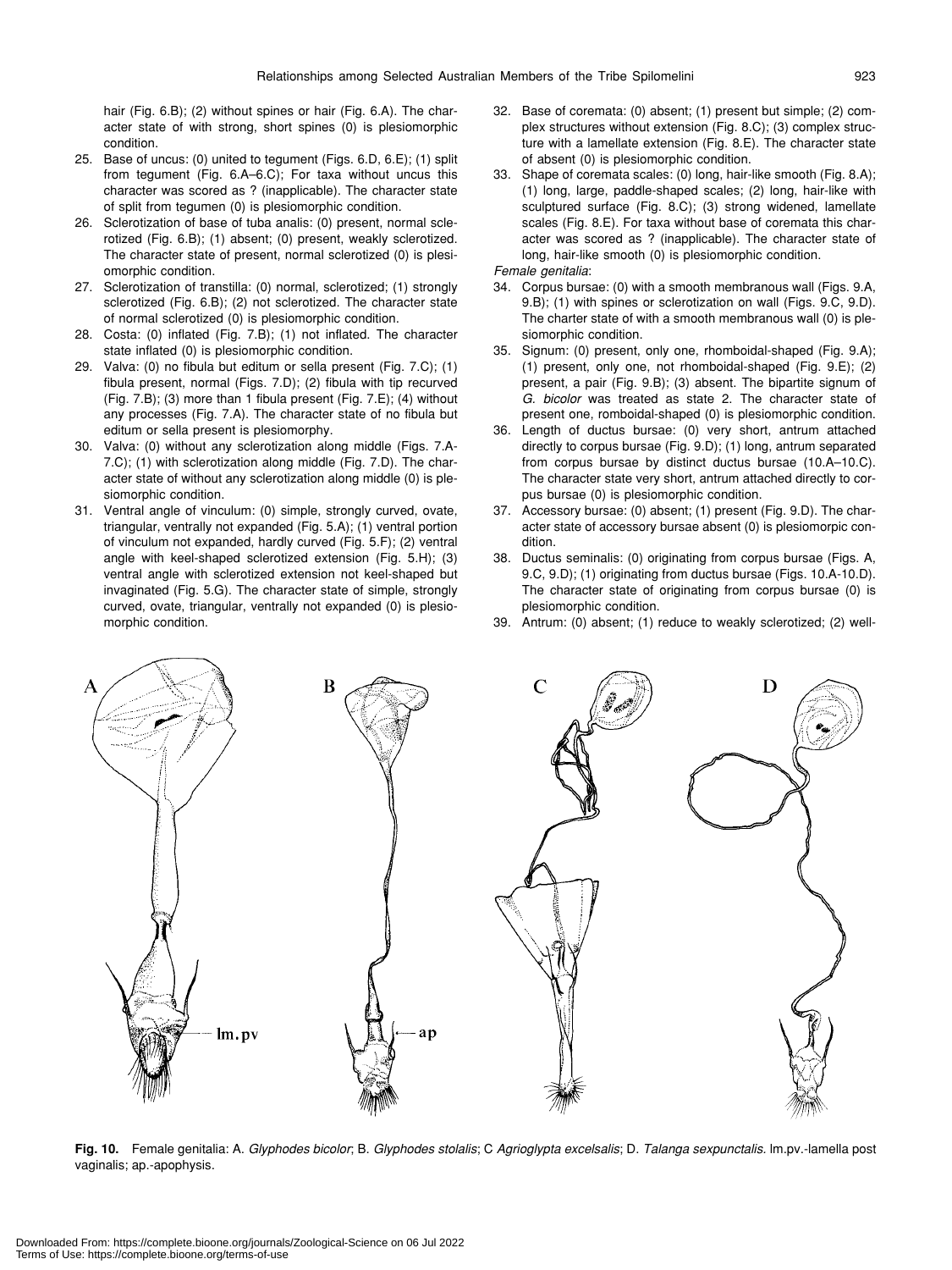

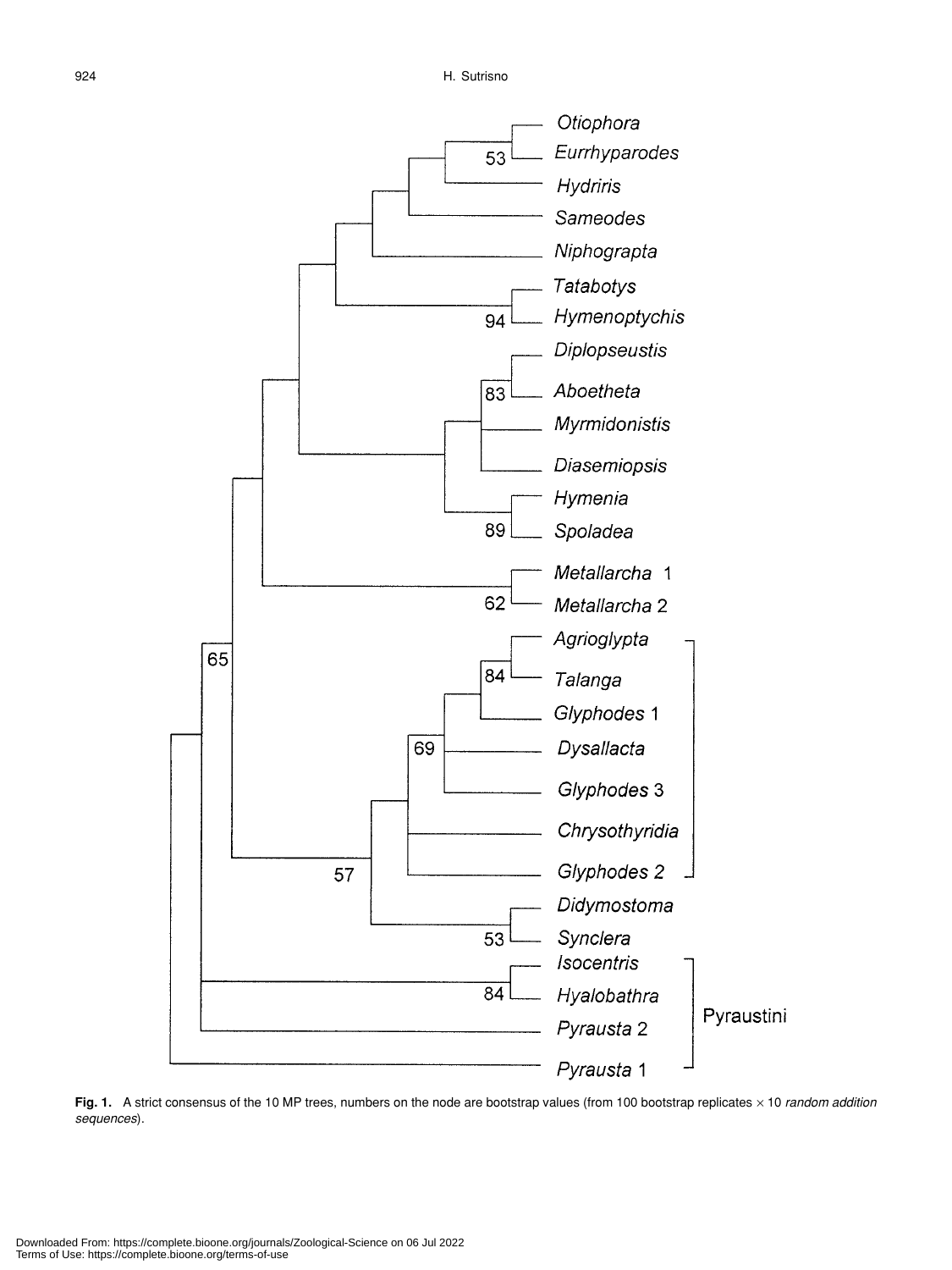sclerotized (Fig. 9.D). The character state of absent is plesiomorphy.

- 40. Sclerotization of anterior most part of ductus bursae, posterior to antrum: (0) present (Fig. 10.A); (1) absent. The character state of present (0) is plesiomorphic condition.
- 41. Sclerotization of lamella postvaginalis: (0) present (Fig. 10.A); (1) absent. I assumed that the character state of present (0) is plesiomorphic condition.
- 42. Length of anterior apophyses: (0) longer than posterior apophyses; (1) shorter than posterior apophyses. The character state of longer than posterior apophyses (0) is plesiomorphic condition.

#### **Phylogenetic Inference**

The cladistic analysis was undertaken using PAUP\*4.0 beta version (Swofford 1998) on a Macintosh computer, and involved 42 characters and 28 taxa. All searches of the data matrix were performed with the Heuristic option. Random addition with 10 replicates was used to generate initial trees for TBR branch-swapping routine.

The MP trees that resulted from this analysis were summarized in a strict consensus tree. Bootstrap tests (Felsenstein 1985) and T-PTP (Topology-dependent cladistic permutation Tail Probability) tests (Faith 1991) were applied to estimate support for clades in the tree. The MacClade version 3 (Maddison & Maddison 1992) was used to evaluate the changes of character states.

#### **RESULTS**

A heuristic search in PAUP with all taxa included produced 10 equally MP trees (length=221, CI=0.294, and RI=0.608). The genus *Chrysothyridia* consistently appears within the *Glyphodes* group.

A strict consensus tree, with bootstrap support indicated, is presented in **Fig. 1.** Only a few nodes have bootstrap support. Support for the monophyly of the 24 taxa of the Spilomelini is very low. The monophyly of the group ((*Didymostoma* + *Synclera*) + (*Glyphodes* 2 + (*Chrysothyridia* + (*Glyphodes* 1 + (*Glyphodes* 3 + (*Dysallacta* + (*Agrioglypta* + *Talanga* ))))))) and the group (*Glyphodes* 1 + (*Glyphodes* 3 + (*Dysallacta* + (*Agrioglypta* + (*Talanga* ))))) also are weakly supported.

A T-PTP test was conducted only for the monophyly of the group formed by *Didymostoma* + *Synclera* + *Glyphodes* 2 + *Chrysothyridia* + *Glyphodes* 1 + *Glyphodes* 3 + *Dysallacta* + *Agrioglypta* + *Talanga*. There were significant support for the monophyly for the group, with P (normal) 0.01 and P (reverse) 1.0.

The list of apomorphies demonstrating the monophyly of the groups is presented here only for those groups that comprise more than two taxa and which have bootstrap support. Only the apomorphies that are regarded as unambiguous or least controversial are listed for each monophyletic group considered.

The monophyly of the 24 taxa of the Spilomelini is supported by the following possible apomorphies:

1. A strong, bilobed praecinctorium (a median extension of the intersegmental thoracho-abdominal membrane) of abdominal tympanal organs. This state is assumed to be the ancestral condition for the Spilomelini following

Munroe (1976) and Minet (1981, 1991).

2. Base of costa of male's forewing without a strap-like frenulum hook. It is possible that the loss of a strap-like frenulum hook has occurred several times in other subfamilies of the Crambidae.

The possible apomorphies of the group (( *Didymostoma* + *Synclera*) + (*Glyphodes* 1 + (*Glyphodes* 2 + (*Glyphodes* 3 + (*Chrysothyridia* + (*Dysallacta* + *Agrioglypta* + (*Talanga* ))))))) are:

- 1. Signum paired. This state is assumed to be apomorphic condition of this group. All the members of this group have paired signa except *Glyphodes* 1 where the signum is reduced to a thickening of the bursa wall. I assumed that the signum of this species is reduced into a thickening of the bursa wall.
- 2. T8 (inverted) forming a roughly Y-shaped sclerite, with its lateral margin parallel only in posterior 1/3. This state is known to have evolved several times within the Spilomelini. T8 (inverted) of *Pyrausta* also forms a roughly Y-shaped sclerite, with the lateral margin parallel only in posterior 1/3.

The monophyly of the group ((*Glyphodes* 1+ (*Glyphodes* 3 + (*Dysallacta* + (*Agrioglypta* + (*Talanga* )))))) is supported by the following possible apomorphies:

- 1. Apex of uncus with hairs. This state is known to have evolved twice during its evolution within the Spilomelini. In *Otiopora*, apex of the uncus also has hairs.
- 2. Cornutii absent. The loss of cornuti occurs several times within the pyraustines and frequently in all crambids group where cornuti are present in the ground plan.

#### **DISCUSSION**

In the 10 equally MP trees, the genus *Chrysothyridia* appears consistently within the *Glyphode*s group. The four genera, *Glyphodes*, *Talanga*, *Dysallacta* and *Agrioglypta*, that were believed to form a monophyletic group (Hampson, 1896; Shaffer in pers. comm), but do not do so unless the generic concept is expanded. Species of *Chrysothyridia* share at least one good apomorphy with the *Glyphodes* group, namely paired signa. The analysis also shows that the genus *Glyphodes* is not a monophyletic group, whereas the two species of *Metallarcha* do form a monophyletic group.

Well-supported relationships occur only for the following taxon pairs: *Talanga* and *Agrioglypta*, *Hymenia* and *Spoladea*, *Diplopseustis* and *Aboetheta*, *Tatabotys* and *Hymenoptychis*, and *Otiopora* and *Eurryparodes*.

The bootstrap analysis showed that the group formed by the 24 taxa of the Spilomelini is poorly supported. It is important to note that the low bootstrap support for monophyly does not amount to evidence of non-monophyly. A node supported by relatively few characters will be recovered infrequently in bootstrap replicates, even if there is evidence for their existence through apomorphies (Trueman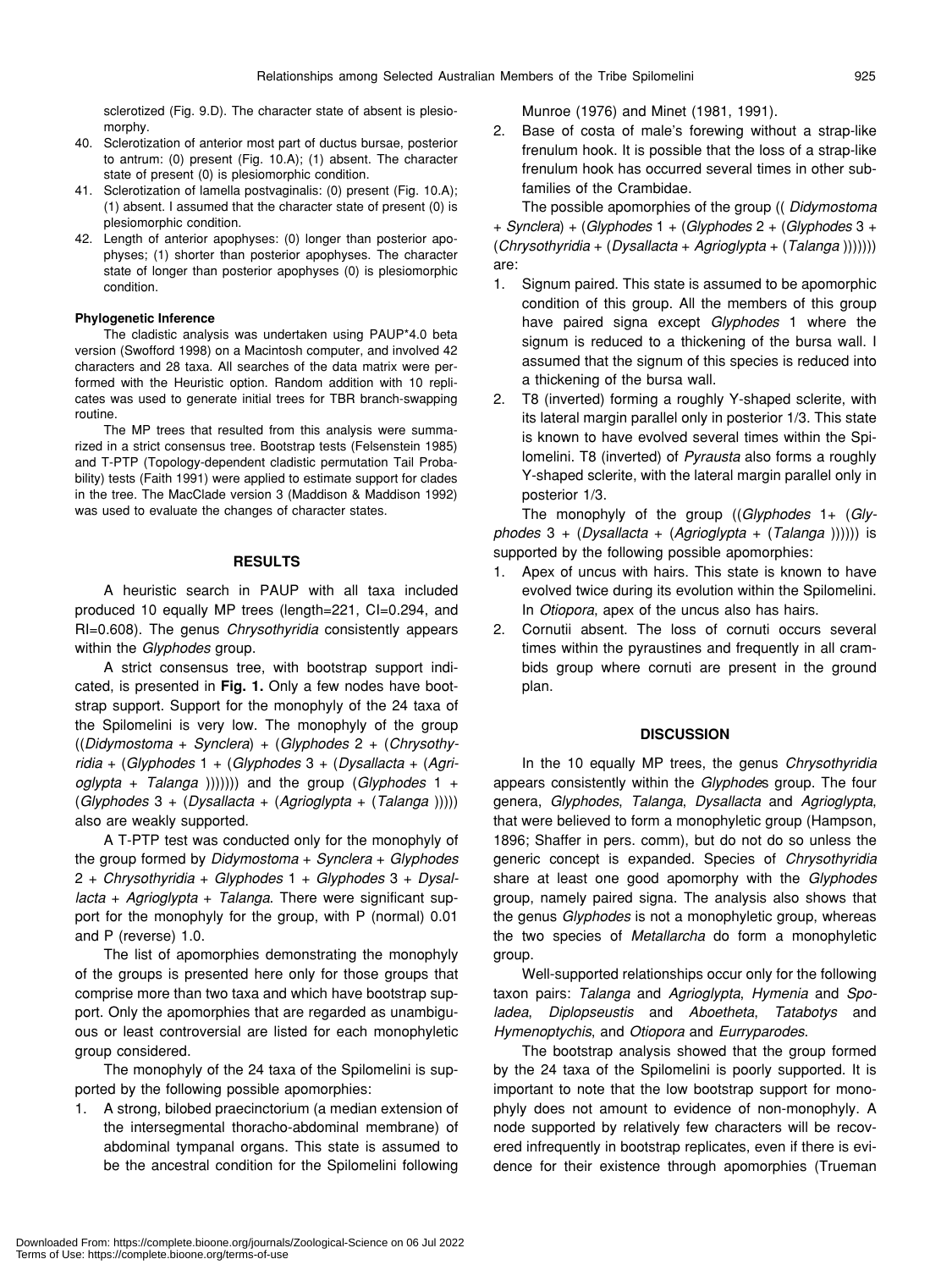1993). According to Trueman (1993) and Bremer (1994) it is possible that in the bootstrap test some of the original characters may not be sampled and are thus omitted, whereas other characters are sampled more than once. At least one good apomorphy, namely, a strong, bilobed praecinctorium of abdominal tympanal organs supports the Spilomelini.

The group formed by *Didymostoma* + *Synclera* + *Glyphodes* 2 + *Chrysothyridia* + *Glyphodes* 1 + *Glyphodes* 3 + *Dysallacta* + *Agrioglypta* + *Talanga* also receives low bootstrap support (57%) but the T-PTP test gives significant support. The group formed by *Didymostoma* + *Synclera* and the group formed by *Glyphodes* 2 + *Chrysothyridia* + *Glyphodes* 1 + *Glyphodes* 3 + *Dysallacta* + *Agrioglypta* + *Talanga* did not receive bootstrap support. The *Didymostoma* + *Synclera* clade as the hipothesised sister group of the *Glyphodes* group, is not sufficiently supported as a separate monophyletic group. Therefore the definition of the *Glyphodes* group should be expanded to include also these two genera. There could be more genera of the *Glyphodes* group since only 17 genera apart of the *Glyphodes* have been sampled in this study.

This current analysis should be regarded as preliminary because it was based only on the adults of selected genera of Spilomelini. More species of the Spilomelini need to be examined, and further analysis should be based not only on adult characters but also on other characters sources such as the immature stages, molecular data and biological information in order to test the validity of the relationships proposed here.

#### **ACKNOWLEDGMENTS**

I am grateful Dr. M. Horak from CSIRO Entomology, Canberra and Dr. P. J. Gullan from Division of Entomology, University of California, Davis, USA (formerly of the Australian National University) for discussing and advising during my research and also for critical comments that improved the manuscript. My thanks go to the Director of Australian National Insect Collection, CSIRO Entomology and to the School of Botany and Zoology, the Australian National University, Canberra, for providing of all the facilities for my research studies. I thank Mr Kevin R. Tuck who kindly arranged the loan specimens from the Natural History Museum, London and Mr M. Shaffer (Natural History Museum, London) and Mr E. D. Edwards (CSIRO Entomology), who generously answered numerous queries. This study was supported by a grant from GEF-Indonesia Biodiversity Project.

#### **REFERENCES**

- Bremer K (1994) Branch support and tree stability. Cladistics 10: 295–304
- Common I F B (1990) Moths of Australia. Melbourne University Press, Carlton
- Faith D (1991) Cladistic permutation tests for monophyly and nonmonophyly. Syst Zool 40: 366–375
- Felsenstein J (1985) Confidence limits on phylogenies: an approach using the bootstrap. Evolution 39: 783–791
- Guenée A (1854) Species général des Lépidoptères. Tome huitième. Deltoides et Pyralites. Librarie Encyclopédique Roret, Paris
- Hampson G H (1896) The fauna of British India, including Ceylon and Burma. Moths. Vol 4. Taylor and Francis, London
- Maddison W P, Maddison D R (1992) MacClade: Analysis of Phylogeney and Character Evolution. Sinauer Associates, Inc. Sunderland, Massachusetts, USA
- Minet J (1981) Les Pyraloidea et leurs principales divisions systématiques (Lep: Ditrysia). Bull Soc Entomol France 1981: 262–280
- Minet J (1983) Étude morphologique et phylogénétique des organes tympaniques des Pyraloidea. 1. Généralités et homologies (Lepidoptera: Glossata). Ann Soc Entomol France 19 (2): 175– 207
- Minet J (1991) Tentative reconstruction of the ditrysian phylogeny. Entomol Scand 22: 69–95
- Munroe E (1976) Pyraloidea Pyralidae comprising the subfamily Pyraustinae tribe Pyraustini (part). pp 1–78 In: Dominick, R. B. *et al*., (ed). The Moths of America North of Mexico 13.2b. E.W. Classey and The Wedge Entomological Research Foundation, London
- Munroe E, Solis M A (1999) The Pyraloidea. pp 233–256. In: Kristensen, N. P. (ed). Lepidoptera, Moths and Butterflies; Volume 1: Evolution, Systematics, and Biogeography. Walter de Gruyter, Berlin
- Scoble M J (1992) The Lepidoptera: Form, Function and Diversity. Oxford University Press, Oxford
- Shaffer M, Nielsen E S, Horak M (1996) Pyraloidea. In: Nielsen E S, Edwards E S, Rangsi T V (eds). Checklist of the Lepidoptera of Australia. CSIRO Australia
- Swofford D L (1998) PAUP\*. Phylogenetic Analysis Using Parsimony (\* and Other Methods). Version 4. Sinauer Associates, Sunderland, Massachusetts
- Trueman J W H (1993) Randomization confounded: a response to Carpenter. Cladistics 9: 101–109

(Received December 15, 2001 / Accepted May 16, 2002)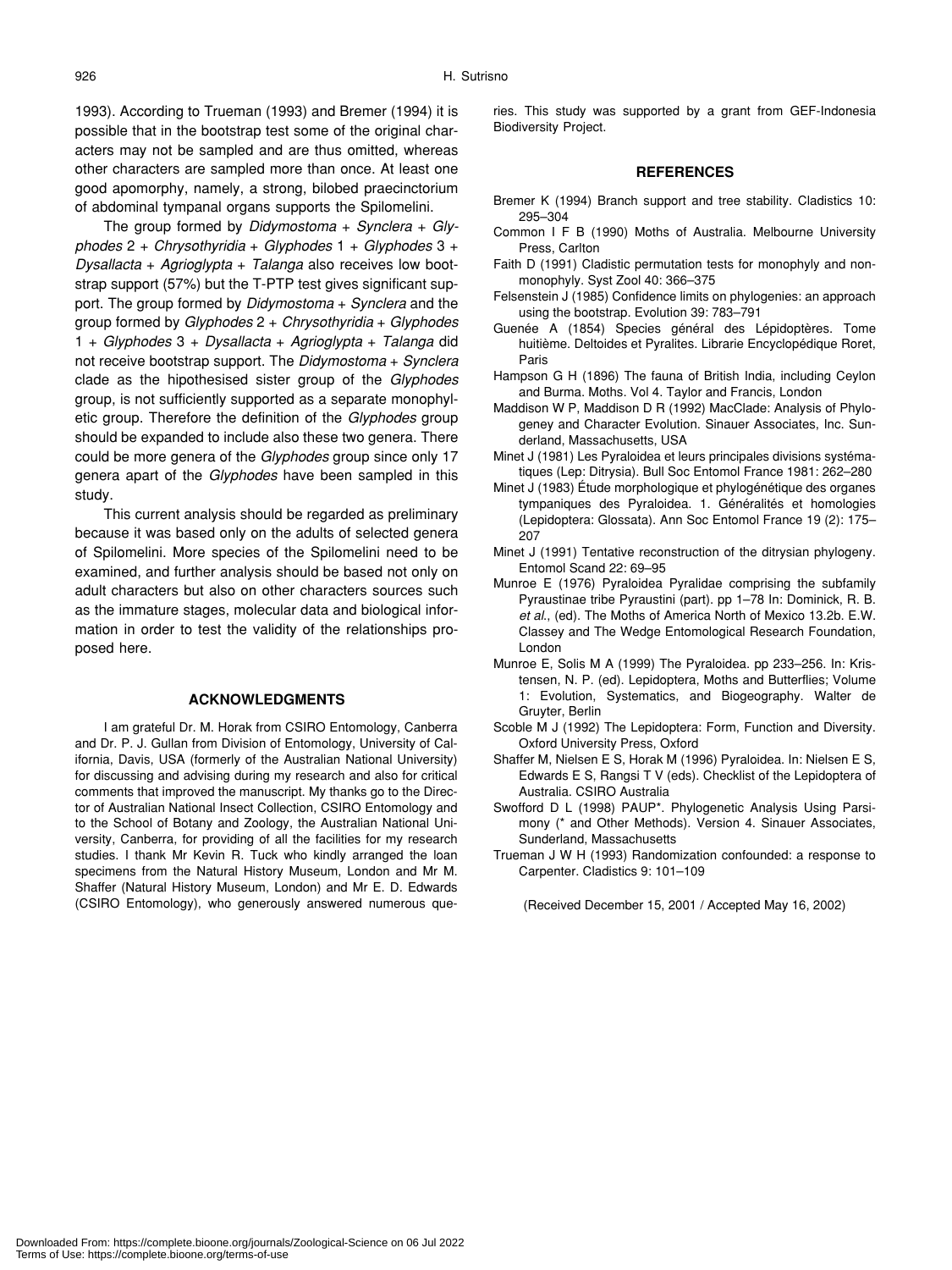### **Appendix 1.** The list of the specimens examined

#### **Outgroup:**

#### *Hyalobathra archeleuca* **Meyrick**

**Queensland:** 1#, 15°08'S 145°15'E, 37 km W of Cooktown, 22.i.1976, V. J. Robinson & Pratt. **New South Wales:** 1\$, 28°25'S 152°46'E, Richmond River, x.1923, V. J. Robinson.

#### *Isocentris filalis* **Guenée**

**Western Australia:** 1#, 15°42'S 128˚41'E, Ivanhoe, 7.iv.1962, IFBC. **Northern Territory:** 1\$, 14°27'S 132°16'E, Katherine, 17.iv.1962, IFBC.

#### *Pyrausta panopealis* **(Walker)**

**Northern Territory:** 1#, 12°36'S 132°52'E, Mudginberri, 25.v.1973, EDE & MSU. **Queensland:** 1\$, 19°00'S 146°12'E, Paluma, 7.iv.1979, D. W. Frith.

#### *Pyrausta testalis* **(Fabricius)**

**Queensland:** 1 #, 28°05'S 153°27'E, Burleigh, 17.vi.1963, MSU; 1∃, 7°34'S 151°57'E, Toowoomba, 9.iv.1973, IFBC.

#### **Ingroup:**

#### *Aboetheta pteridonoma* **Turner**

**New South Wales:** 2#, 30°20'S 152°43'E, Dorrigo NP, xi.1926, V. J. Robinson; 3\$, 5#, 30°24'S 152°21'E, Ebor, 5.i.1916.

#### *Agrioglypta enneactis* **Meyrick**

**Fiji:** 3\$, 1#, Fiji, 1966/1967, H. S. Robinson (British Museum, 1967.236).

#### *Chrysothyridia invertalis* **(Snellen)**

 **Queensland:** 2\$, 2#, 13°45'S 143°22'E, Upper Leo Ck, McIlwraith Ra, 11.vii.1989, E. S. Nielsen & EDE & M. Horak.

#### *Diasemiopsis ramburialis* **(Duponchel)**

**Queensland:** 1\$, 28°10'S 153°32'E, Coolangatta, 8.ix.1913. **New South Wales:** 1#, 35˚00'S 150˚45'E, Jervis Bay, 17.v.1956, IFBC.

#### *Didymostoma euphranoralis* **(Walker)**

**Celebes [Sulawesi]:** Type. 1#. Pyralidae. Brit. Mus. Slide No. 20111.

#### *Diplopseustis perieresalis* **(Walker)**

**New South Wales:** 1#, 28°25'S 152°46'E, Richmond River, 23.ix.1934, V. J. Robinson; 1 \$, 29˚01'S 151˚04'E, Como West, 20.xi.1970, L. Willan & V. J. Robinson.

#### *Dysallacta negatalis* **(Walker)**

**New South Wales:** 3\$, 28°25'S 152°46'E, Richmond River, i.1936, V. J. Robinson; 1#, 28°52'S 153°24'E, 2 km NE by E of Rous Mill, 18.x.1976, IFBC & EDE.

#### *Eurrhyparodes bracteolalis* **(Zeller)**

**Northern Territory:** 1\$, 12°35'S 132°52'E, Magela Ck, 2 km N of Mudginberri, HS, 25.v.1973, EDE & MSU. **Queensland:** 1#, 12°40'S 142°41'E, Batavia Downs, 25.v.1993, P. Zborowski & A. Roach.

#### *Glyphodes actorionalis* **Walker**

**Queensland:** 1#, 10°41'S 142°32'E, Cape York, 10.vi.1928, W. B. Barnard; 1\$, 10°48'S 142°28'E, Lockerbie Area, Cape York, 13- 27.iv.1973, S. R. Monteith.

#### *Glyphodes bicolor* **(Swainson)**

**Northern Territory:** 1\$, 11°01'S 136°45'E, Rimbija Isl., 14.i.1977, EDE; Queensland: 1#, 15°29'S 145°16'E, 1 km SE of Mt. Cook, Cooktown, 13.x.1980, EDE.

#### *Glyphodes stolalis* **Guenée**

**Western Australia:** 2#, 14°33'S 126°57'E, Drysdale River, 18-21.viii.1975, IFBC & MSU. **Queensland:** 1\$, 10°48'S 142°28'E, Lockerbie, Cape York, 3.iii.1964, IFBC & MSU.

#### *Hydriris chalybitis* **Meyrick**

**Northern Territory:** 1\$,, 11°09'S 132°09'E, Black Point, Cobourg Pen., 19.v.1977, EDE; 1#, 12°35'S 132°52'E, Magela Ck, 2 km N of Mudginberri, HS, 25.v.1973, EDE & MSU.

#### *Hymenia perspectalis* **(Hübner)**

**Queensland:** 5\$, 1#, 27°28'S 153°02'E, Brisbane, 3.vi.1906, F. P. Dodd.

#### *Hymenoptychis sordida* **(Zeller)**

**Queensland:** 10\$, 2#, 12°46'S 143°17'E, Claudie River, 5-16.v.1961, J. Macqueen.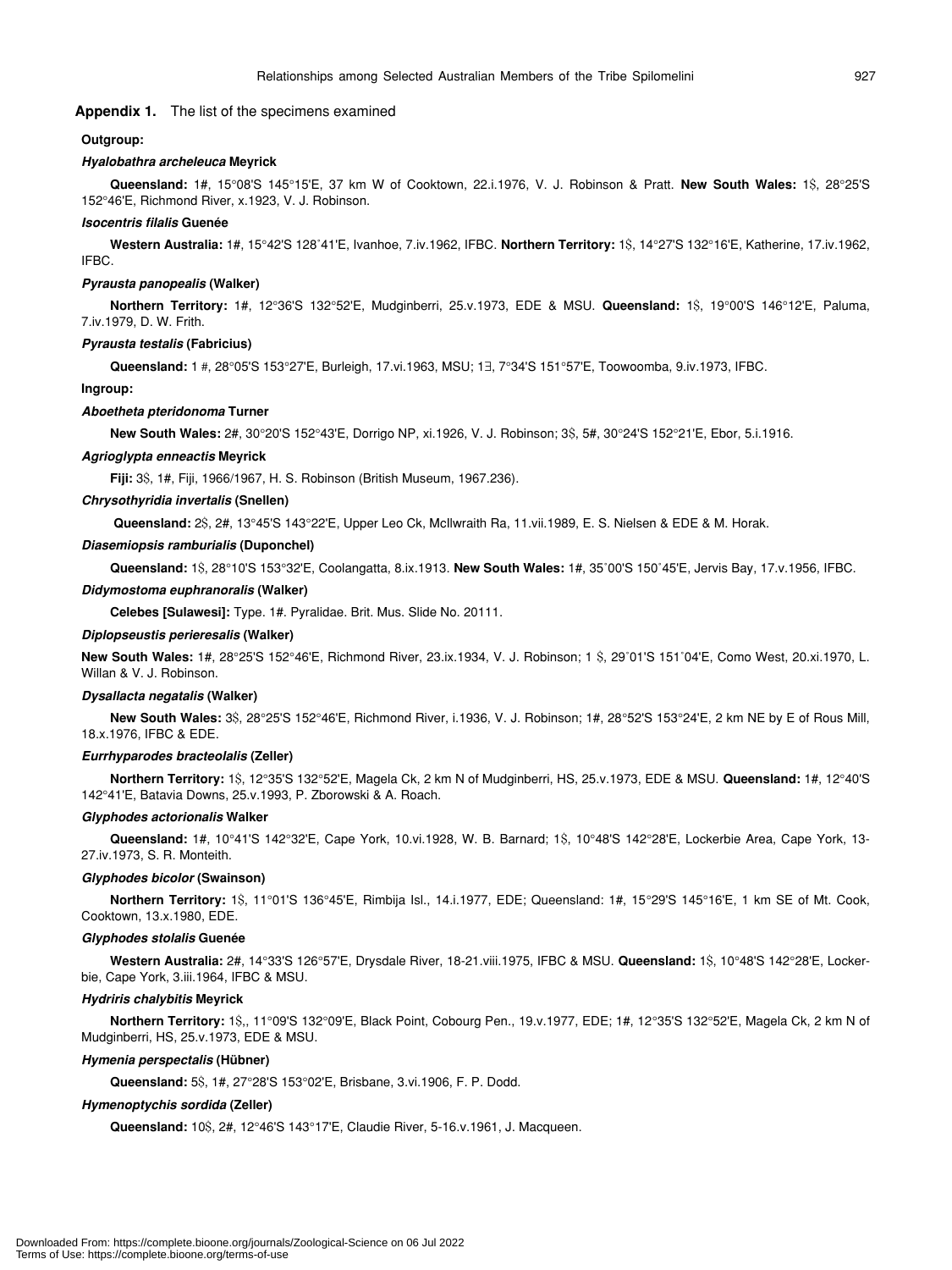#### *Metallarcha diplochrysa* **Meyrick**

**New South Wales:** 3\$, 3#, 31°18'S 149°02'E, Warrumbungles, 24.x.1967, V. J. Robinson.

#### *Metallarcha eurychrysa* **Meyrick**

**Queensland:** 2\$, 1#, 28°21'S 145°45'E, 32 km S by E of Cunnamulla, 20.iii.1990, EDE & J. H. Fisk.

#### *Myrmidonistis hoplora* **Meyrick**

**Northern Territory:** 2\$, 12°28'S 132°52'E, Jabiluka Lagoon, 14 km N of Mudginberri, 13.xi.1972, EDE & MSU. Queensland: 1∃, 1#, 11°45'S 142°35'E, Heathlands, 16-22.iii.1994, P. Zborowski.

#### *Niphograpta albiguttalis* **(Warren)**

**Queensland:** 3\$, 3#, 27°28'S 153°02'E, Brisbane, 10.x.1978.

#### *Otiophora leucura* **(Lower)**

**Queensland:** 1\$, 13°59'S 143°33'E, Silver Plains HS, Cape York, 7.v.1965, J. L. Wassel; 2#, 27°28'S 153°02'E, Brisbane, 21.ii.1906 ñ 15.x.1915.

#### *Sameodes cancellalis* **(Zeller)**

**Queensland:** 1\$, 13°40'S 142°40'E, Rokeby, 26.v.1993, P. Zborowski & Shattuck; 1#, 14°54'S 142°50'E, Long Lagoon, Coleman River, 16.viii.1993, P. Zborowski & J. B*alderson.*

#### *Spoladea recurvalis* **(Fabricius)**

**Western Australia:** 1\$, 21°35'S 117°04'E, 1 km NNE of Millstream, HS, 3.iv.1971, MSU & Mitchell. **Northern Territory:** 1#, 23°42'S 133°52'E, Alice Springs, 15.ii.1966, Britton & MSU & Mc Innes.

#### **Synclera traducalis Zeller**

**Africa:** Type. 1#. Pyralidae. Brit. Mus. Slide No. 60.92.

#### *Talanga sexpunctalis* **Moore**

**Northern Territory:** 1\$, 11°01'S 136°45'E, Rimbija Isl., 16.i.1977, EDE. **Queensland:** 2#, 17°16'S 145°54'E, Base Cableway, Mt. Bellenden-Ker, 23.x.1981, EDE.

#### *Tatobotys janapalis* **(Walker)**

**Northern Territory:** 1\$, 15°54'S 136°32'E, Batten Point, 30 km NE by E Borroloola, 30.x.1975, EDE. **Queensland:** 1#, 19°16'S 146°49'E, Townsville, 19.iii.1900, F. P. Dodd.

#### Abbreviation and Symbols used in **Appendix 1:**

#: male

\$: female

EDE: ED. Edwards.

IFBC: IFB. Common.

MSU: MS. Upton.